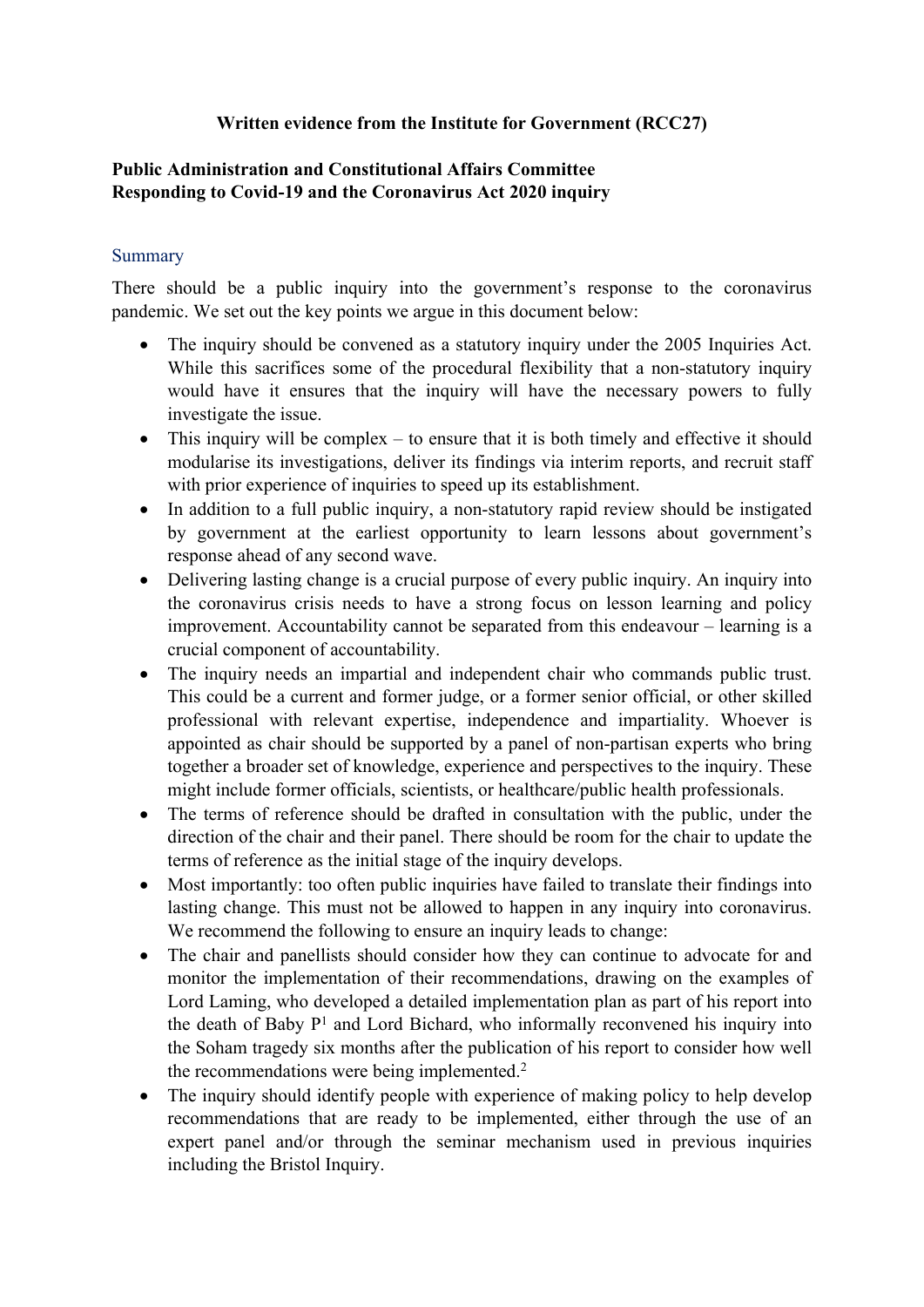- Departments which are subject to recommendations should create transparent reporting mechanisms so that Parliament and the public can track the implementation of recommendations.
- Parliament has a crucial role in holding the government accountable for its implementation of any recommendations that an inquiry makes. Parliamentary select committees should scrutinise the implementation of recommendations – calling ministers and senior officials to report on the progress of their departments.

This is an evidence submission on behalf of the Institute for Government, prepared by Marcus Shepheard (Senior Researcher) and Emma Norris (Director of Research). The Institute for Government works to make government more effective, and we have a longstanding interest in public inquiries. Our previous research in this area has focused on how inquiries can effectively deliver lasting positive change.<sup>3</sup>

## **Introduction**

An inquiry into the government's response to the coronavirus crisis would be an unusual case – inquiries where a sitting government investigates its own actions and decisions are rare. However, there are examples and we note five precedents:

- The Falkland Islands Inquiry was established by Margaret Thatcher in 1982 to consider "the way in which the Government Departments concerned had discharged their responsibilities in the period leading up to the invasion of the Falkland Islands".<sup>4</sup> This inquiry – convened as a 'Committee of Privy Councillors' provided the model for the Butler Review and Iraq Inquiry.
- The Hutton Inquiry was a non-statutory inquiry established by Lord Falconer in July 2003, to investigate the death of David Kelly, a weapons expert.
- The Butler Review was a non-statutory inquiry established by Jack Straw "to review" intelligence on weapons of mass destruction".<sup>5</sup> This inquiry would build on earlier investigative work done by the Commons Intelligence and Security and Foreign Affairs Select Committees.<sup>6</sup>
- The Iraq Inquiry was a non-statutory inquiry established by Gordon Brown to investigate the decisions made by the Labour government in the run-up to the invasion of Iraq.<sup>7</sup> The scope of the inquiry included what was known in advance, and how ministers used that information to make decisions.
- The RHI Inquiry was established in January 2017 by Máirtín Ó Muilleoir, the Sinn Fein Minister for Finance in the Northern Ireland Executive to examine "why the botched RHI scheme went wrong and the circumstances surrounding it".<sup>8</sup> This inquiry is notable for being convened under the 2005 Inquiries Act.

While none of these inquiries specifically consider a disease outbreak the theme of their focus is akin to what an inquiry into the government's response to coronavirus might consider – what was known about the virus, when, how was that information used to make decisions, and how were those decisions implemented?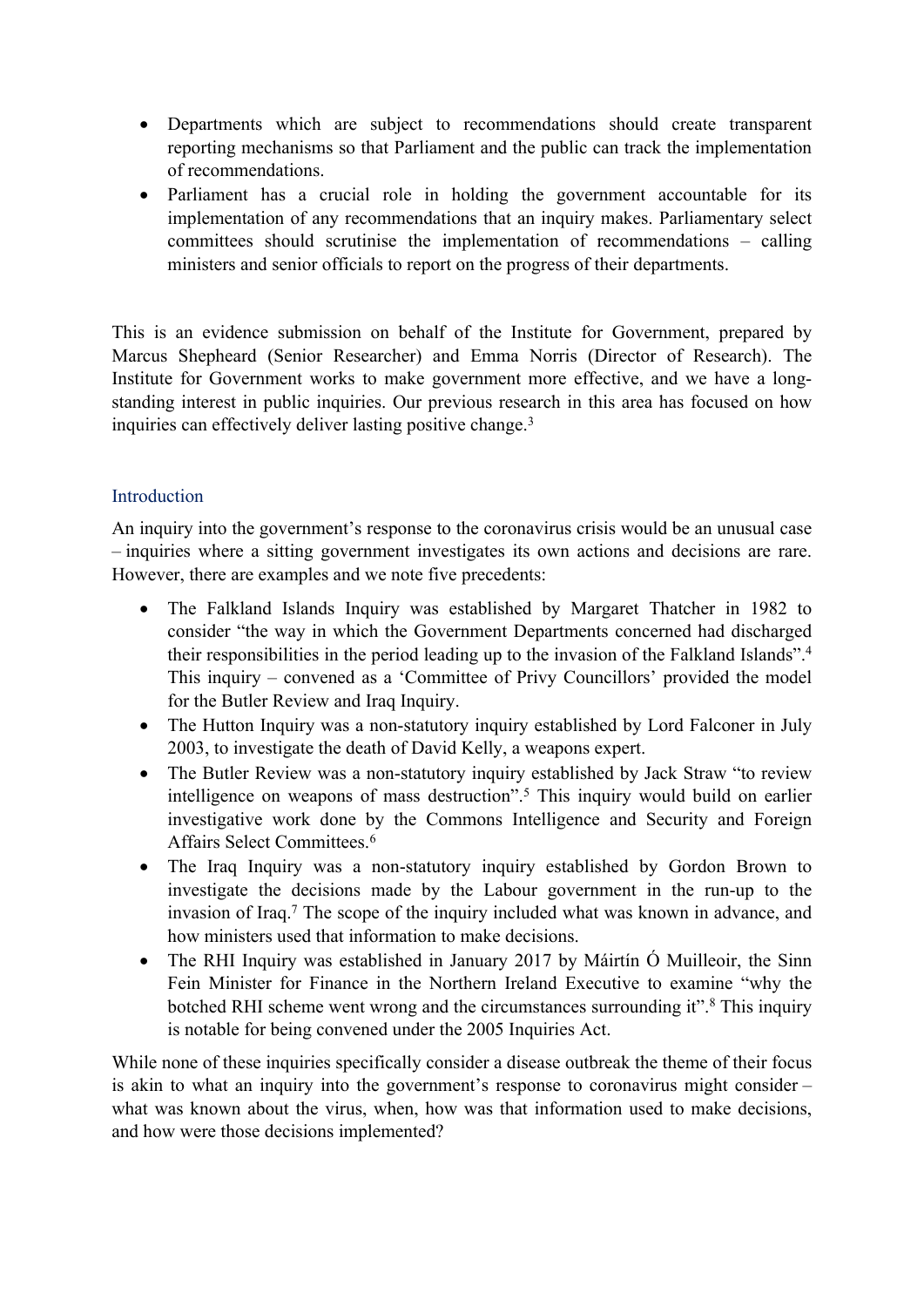Since 1990 there have been several inquiries looking at how the government has handled disease outbreaks. The BSE inquiry – established by a Labour government in 1997 – looked back to how the BSE epidemic had been managed under the previous Conservative government. The Foot and Mouth Inquiry – established in 2001 – considered how the then-Labour government had managed that crisis itself. These were national outbreaks, and the inquiries looked closely at how decisions were made in central government. These inquiries contrast with others such as the Pennington Group Inquiry (1996-97), the Inquiry into 2005 Outbreak of E. coli O157 in South Wales (2005-09), the Northern Trusts Inquiry (2008-11) and the Vale of Leven Hospital Inquiry (2009-14) which were more focused on the specific failings of parts of the healthcare system during a localised disease outbreak.

There have also been other inquiries where a sitting government has investigated the decisions, actions, or behaviour of its own ministers. The Scott Inquiry was established by John Major in 1992 to investigate earlier decisions made by Conservative ministers relating to the sale of arms to Iraq. Similarly, the Sierra Leone Arms Investigation in 1998 and the Hammond Inquiry in 2001 both dealt with the actions of Labour ministers. These have less direct bearing on the coronavirus inquiry, but we note them as further examples of inquiries that have been directed towards members of the sitting government.

1 - What form is the most appropriate for an inquiry into the UK response to the Coronavirus pandemic? Should it be a statutory inquiry and, if not, what form of non-statutory inquiry should be held?

There are benefits and drawbacks to both models for an inquiry. Here, we set out some of the key features, benefits and drawbacks of both types of inquiry.

#### **Non-statutory public inquiries**

Several non-statutory inquiries have been convened as a 'Committee of Privy Councillors'. The Falkland Islands Inquiry established the modern form of this and Margaret Thatcher, when announcing the, outlined what she saw as the advantages of this model:

*The overriding considerations are that it should be independent, that it should command confidence, that its members should have access to all relevant papers and persons and that it should complete its work speedily. Those four considerations taken together led naturally to a Committee of Privy Councillors. Such a Committee has one great advantage over other forms of inquiry. As it conducts its deliberations in private and its members are all Privy Councillors, there need be no reservations about providing it with all the relevant evidence—including much that is highly sensitive subject to safeguards upon its use and publication.*

*A Committee of Privy Councillors can be authorised to see relevant departmental documents, Cabinet and Cabinet Committee memoranda and minutes, and intelligence assessments and reports, all on Privy Councillor terms.<sup>9</sup>*

Jack Straw (Foreign Secretary) cited Franks as the model when establishing the Butler Review.<sup>10</sup> Similarly, Gordon Brown, when he established the Iraq Inquiry, noted that the Cabinet Secretary (then Gus O'Donnell) had advised "that the Franks inquiry is the best precedent."<sup>11</sup> When discussing the decision to establish the Iraq as a Privy Councillor Inquiry rather than under the 2005 Inquiries Act Jeremy Heywood (then Cabinet Secretary) remarked: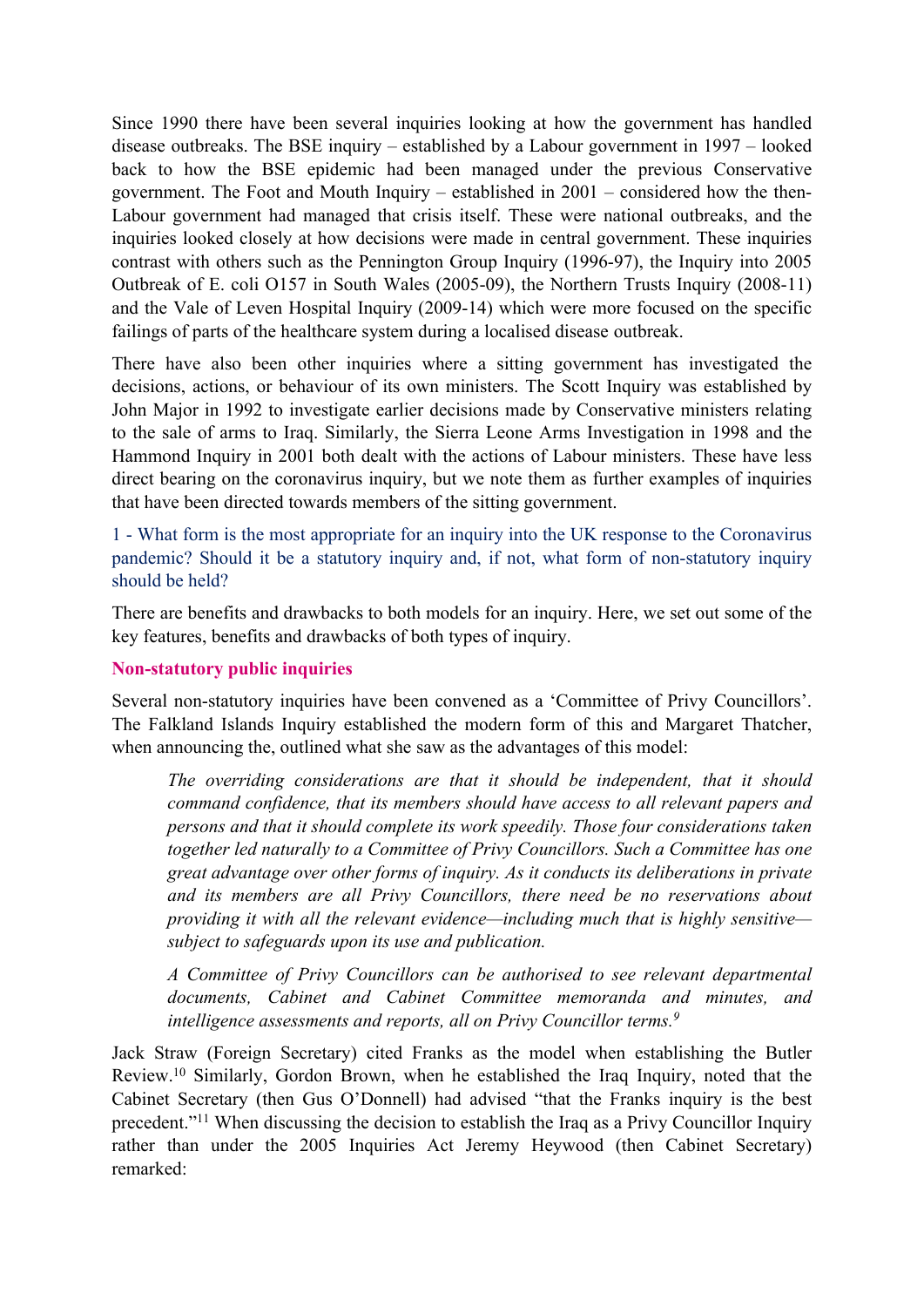*we had a conversation about that and discussed it with internal experts and we don't believe it would have speeded things up. We don't think it would have saved costs. We don't think it would have led to a better, more comprehensive, more credible outcome, so that is our position.*<sup>12</sup>

This made sense as both inquiries shared similar questions at their heart – the decisions made in the run-up to a war. In contrast the BSE Inquiry was established using the Scott Inquiry as its model.<sup>13</sup> **Notably all of these inquiries, with the exception of the Iraq Inquiry, were established long before the 2005 Inquiries Act.**

There has been a prevailing view that non-statutory inquiries are less confrontational and could rely on the support of the government that established them. There has been a presumption that the willingness to establish the inquiry connotes a similar willingness to cooperate with the it. When he announced the Iraq Inquiry Gordon Brown stated:

*The inquiry will receive the full co-operation of the Government. It will have access to all Government papers, and the ability to call any witnesses.<sup>14</sup>*

There are few examples of outright hostility towards and inquiry from government, however **non-statutory inquiries have no inherent safeguards against this and rely on good will and cooperation to conduct their business.**

## **Statutory public inquiries**

All ten of the ongoing public inquiries are statutory inquiries convened under the 2005 Act. A statutory inquiry has a range of powers that non-statutory inquiries do not, most notably the power to compel individuals to provide documents or testimony. Statutory inquiries can take sworn evidence under oath, meaning that a witness who lies perjures himself.<sup>15</sup>

Statutory inquiries have less procedural flexibility than non-statutory inquiries, in particular they must hold most of their proceedings in public, with a few narrow exceptions. However, this should not prove problematic for an inquiry into coronavirus. Many of the non-statutory inquiries we have noted needed to deal with substantial amounts of sensitive material relating to national security so private proceeding were necessary. This is unlikely to be the case with an inquiry into coronavirus and as such there should be an expectation that it would conduct its business in public. A statutory inquiry would support this ambition.

There are also considerations relating to Article 2 of the Human Rights Act which would favour a statutory inquiry.<sup>16</sup>

## **Statutory inquiries do not take longer or cost more than non-statutory inquiries**

Prior to the inquiries act it was the case that statutory inquiries took longer than non-statutory inquiries, almost three times as long. However, since the 2005 Act this has not been the case, largely because non-statutory inquiries have started taking as long as statutory ones.

|              | <b>Type of inquiry</b> | <b>Numbe</b> | <b>Median length</b> |
|--------------|------------------------|--------------|----------------------|
|              |                        | r            | (days)               |
| Pre-<br>2005 | Non-statutory          | 17           | 347                  |
|              |                        |              |                      |
|              | Statutory              | 24           | 1111.5               |
|              |                        |              |                      |
| Post-        | Non-statutory          |              | 262                  |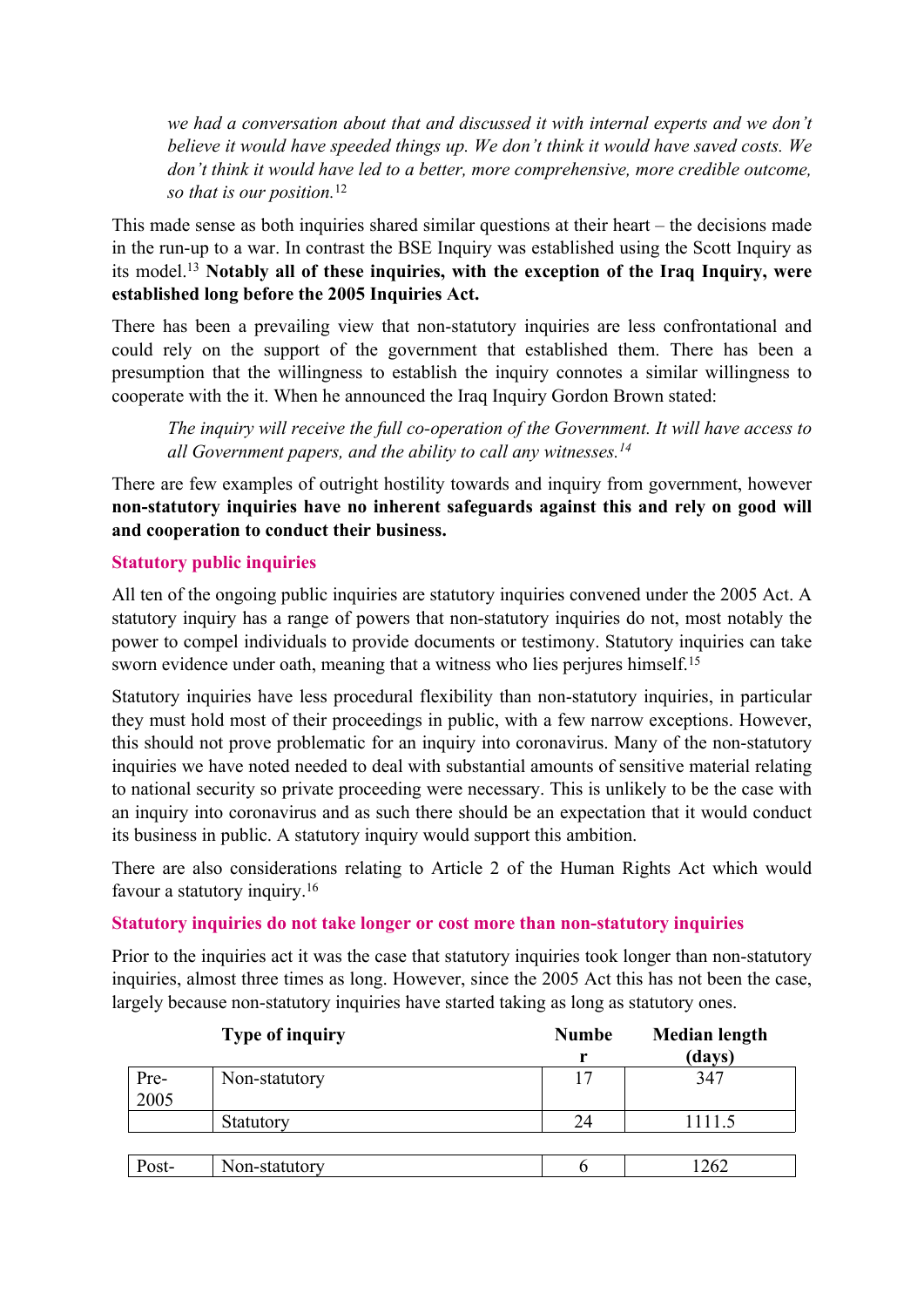| Inquiries Act 2005 (Completed inquiries)             | 133 |
|------------------------------------------------------|-----|
| Inquiries Act 2005 (Including ongoing)<br>inquiries) | 114 |

The costs of public inquiries are not widely reported or easy to compare, however it seems that again there is little difference between the costs of statutory and non-statutory inquiries. Eighteen statutory inquiries since 2005 reported a median cost of £5.7m while two nonstatutory inquiries in the same period reported a median cost of £7.7m. Ultimately the cost and length of an inquiry is largely determined by its scope, not its precise form, and we do not believe that time and cost should be a strong consideration when choosing whether to hold a statutory inquiry or a non-statutory one.

## **Conclusion**

There are pros and cons to both forms of inquiry. The main case for non-statutory inquiries is that they are less confrontational, provide more procedural flexibility in some places, and have historically been cheaper and quicker to run. It is clear from recent experience that there is no difference in how long the different forms of inquiry take, or how much they cost. This is predominantly determined by their scope and other factors. Statutory inquiries have a set of powers around the compulsion of the release of documents and calling witness and the requirement for witnesses to give evidence under oath that make them a more powerful form than non-statutory inquiries.

**A public inquiry into the UK's response to the coronavirus pandemic should be convened as a statutory inquiry under the 2005 Act. This would ensure that the inquiry has the necessary powers to do its business and will best assure that the proceedings are as public as possible.**

# 2 - How should the balance between comprehensiveness and timeliness be managed? Can a single inquiry be both comprehensive and timely?

Public inquiries take time. There have been at least 64 inquiries which have completed and published a report since 1990. Of these 50 (78%) took four years or less, only 12 (19%) took less than a year. There are currently a further ten inquiries ongoing, four of which have been running for more than four years.<sup>i</sup>

<sup>i</sup> The Undercover Policing Inquiry, The Independent Inquiry into Child Sexual Abuse, The Scottish Child Abuse Inquiry, and the Edinburgh Tram Inquiry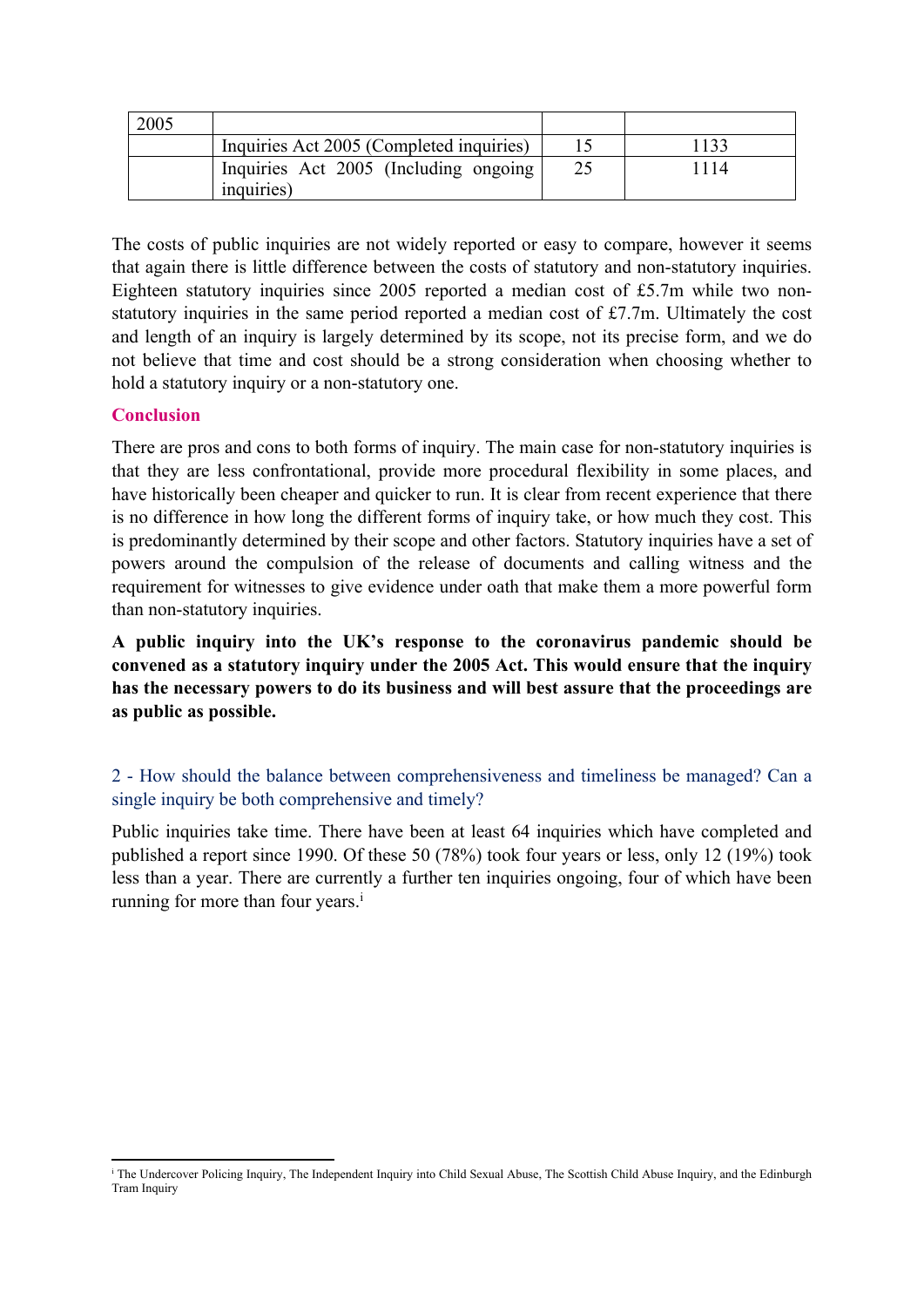

There are several reasons why inquiries can take so long:

- The work involved with any inquiry is time-consuming. It is not uncommon for an inquiry to need to review millions of documents and take evidence from hundreds of people. This process of considering the evidence prolongs them.<sup>17</sup>
- The scope of each inquiry as determined by its terms of reference will also directly influence their length. The broader its scope the more questions an inquiry must answer, and the longer it will take.
- Inquiries have no legal power to determine civil or criminal liability.<sup>18</sup> As such, many inquiries have had to give way to police investigations or legal cases, which have generally taken precedence. This leads to unavoidable delays. This was most notably the case in the Inquiry into Hyponatraemia-related deaths, which took almost six and a half years to hold its first oral hearings.
- Many inquiries have also suffered delays due to avoidable organisational issues. The work it takes to establish the inquiry – such as locating space for offices and hearing chambers, setting up IT systems, and hiring staff – is often more time-consuming than it should be. Similarly, staff churn has prolonged inquiries in the past. This is a particular issue if the chair needs to be replaced, which has happened several times – most notably with the Independent Inquiry into Child Sexual Abuse, which went through four different chairs in just over two years.

Any inquiry into the government's handling of the coronavirus pandemic will be multifaceted and complex. It will cover questions about the decision-making process at the heart of government, the provision of healthcare in response to the pandemic, how prepared services were for this type of emergency and so on. There are some steps which might help expedite any inquiry – or ensure that urgent questions are dealt with quickly:

• There is an urgent need to prepare for a potential second wave of the virus – including by drawing lessons from government's response to date and our increased knowledge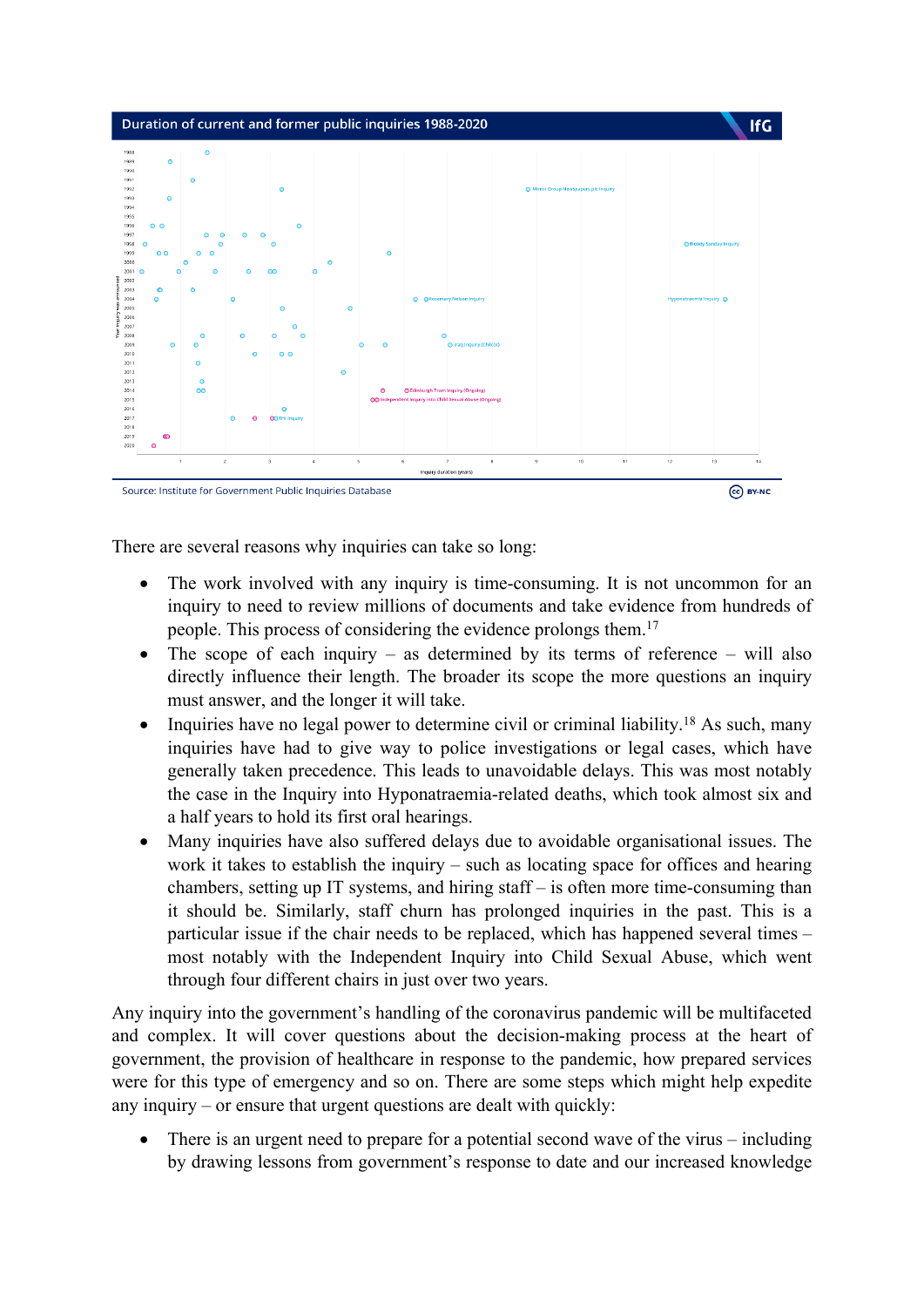of the virus. To do this, government should urgently establish a non-statutory rapid review of key questions in advance of a full inquiry to help the government prepare for a second wave.<sup>19</sup> The interim report on the London Riots provides one model for this. <sup>20</sup>

- $\bullet$  The inquiry may benefit from modularisation this has been done with large inquiries such as the Baha Mousa Inquiry and the Independent Inquiry into Child Sexual Abuse  $(IICSA)$  to help manage the large volume of information.<sup>21</sup> This can be done if the questions that the inquiry seeks to answer are sufficiently discrete. In this case it may be possible to, for instance, separate questions about what was known and how the government used that information to make decisions from questions about how healthcare was delivered in hospitals during the crisis. The decision of how feasible it is to split up these questions, and how to do so, lies with the chair and their panel.<sup>22</sup>
- The full inquiry should produce an interim report to share initial findings as quickly as possible – rather than holding back all material for a full and final report. Many inquiries have followed this model in the last decade (e.g. the Grenfell Inquiry and the Independent Inquiry into Child Sexual Abuse).
- $\bullet$  Enlisting experienced staff will help get the inquiry up and running more quickly and should help it run as effectively as possible over time. Despite the number of inquiries that have been held, the process of establishing them has been a trial-anderror process for many people involved. Chairs and secretaries of inquiries describe being 'thrown in the deep end' and spending long periods of time on basic organisational tasks such as securing premises and setting up  $IT.23$ . In order to avoid this situation for any coronavirus inquiry, the Cabinet Office Inquiries Unit should provide support and expertise on organisational set-up and the government should appoint at minimum a secretary, counsel and solicitor to the inquiry who all have previous experience of public inquiries.
- Historically there has been a lack of good guidance on how to set up and run an inquiry, this means that the process is often inefficient and slower than it should be.<sup>24</sup> To support the speedy and effective establishment of the inquiry the government should also expedite the publication of the new Public Inquiry Guidelines, currently being drafted by the Cabinet Office.

# 3 - Should the purpose of the inquiry be on accountability or more forward-looking, focused on lesson learning and improving policy?

Every public inquiry must satisfy three broad questions: what happened, who was responsible and how do we prevent this happening again?<sup>25</sup> The first two questions satisfy the issue of accountability, while the third satisfies the need for learning and change. It is challenging to answer the third question without answering the first two – any public inquiry must implicitly resolve the issue of accountability in order to address the issue of change.

The Institute for Government firmly believes that delivering lasting change is a crucial and inseparable purpose of every public inquiry. As we have written previously:

*Inquiries should also aim to change the systems that gave rise to the tragedies in the first place and to prevent recurrence. This objective – to be forward-looking, to improve government and public services, and to prevent the same mistakes from being made again – is the most important contribution that an inquiry can make to the*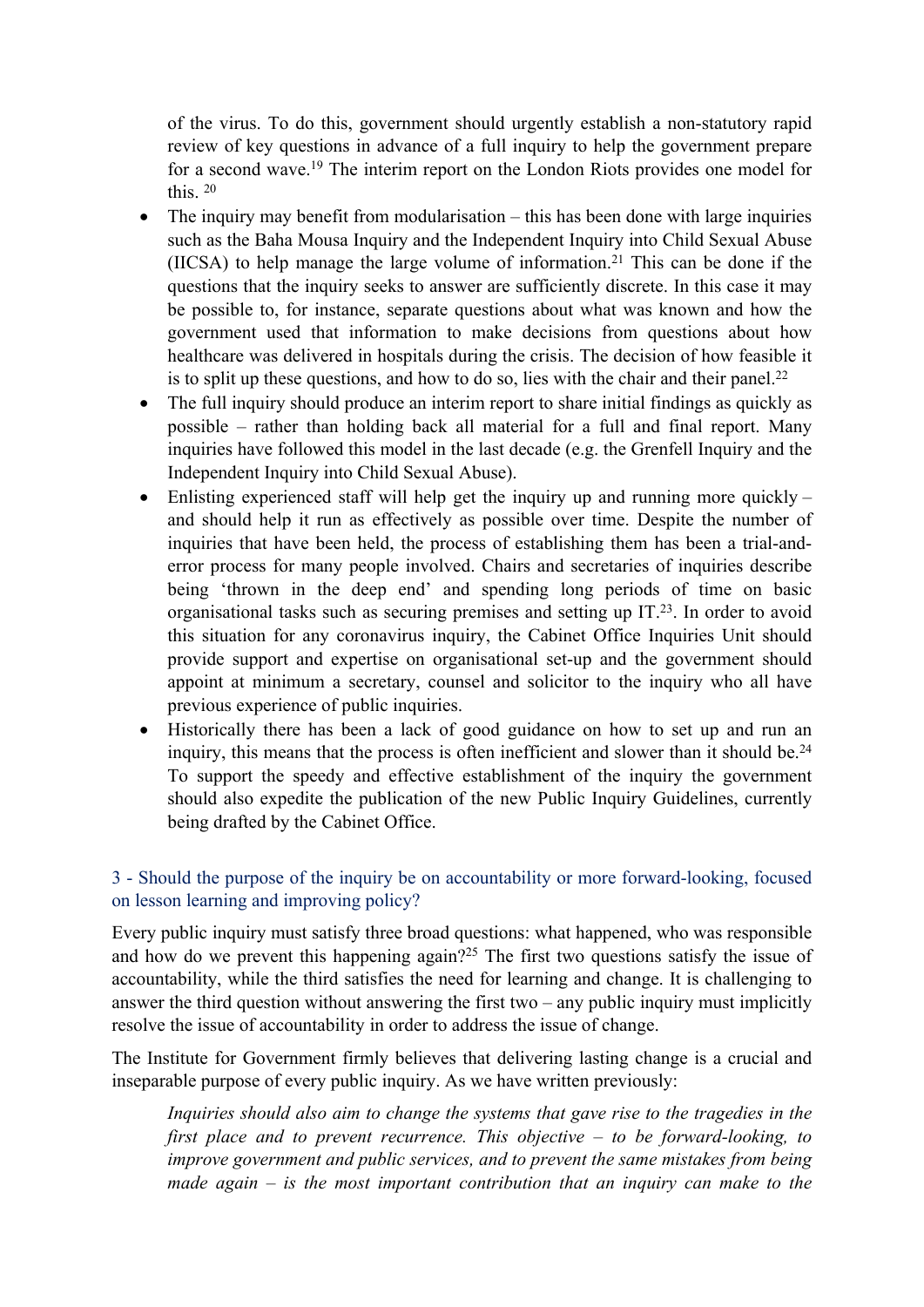## *wider public interest. Government has itself argued that this is the key purpose of an inquiry<sup>26</sup>*

Any inquiry into the coronavirus crisis should have a strong focus on lesson learning and policy improvement from the outset. This purpose should be explicit within the terms of reference, which should not only require the inquiry to make recommendations, but also describe the contours of an implementation process – including oversight – that will follow the investigatory phase of the inquiry. This is not separate from accountability - learning is a crucial component of accountability.<sup>27</sup>

## 4 - How wide should the inquiry range? Should it include the devolved administrations?

The inquiry should focus first and foremost on decision-making at the heart of government. Its remit should include what was known, how this information was used to make decisions, who was involved in that process, and how these decisions were then implemented and, crucially, communicated to the public.

Given the UK-wide scope of the crisis it makes sense for any inquiry to be given a remit that covers the whole of the UK. It should be able to call ministers from the devolved administrations – both to give evidence on the actions they took and their experience of working with the UK government. The inquiry should consider how well the UK government worked with the devolved administrations throughout the crisis.

It would arguably be inappropriate for the UK government to establish an inquiry into the decisions and actions made by a devolved administration. Especially when many of the most pertinent questions sit in reserved areas. An inquiry should focus on questions where the UK government has been responsible for coordinating a UK-wide response. For example: procurement of PPE and ventilators, and the development of novel testing capacity. For decisions such as the timing of lockdowns and the enforcement of social distancing rules, where the devolved governments have responsibility, it would make sense for them to conduct their own inquiries.

# 5 - What experience and qualities should the Chair have?

Public inquiries have a had a range of chairs over the years. There have been at least 74 public inquiries since 1990, with at least 70 different people serving as chair to one or more inquiries.<sup>ii</sup> Two thirds of all chairs have been current or former judges, and a quarter have been barristers. The remaining 10% (7/70) have other backgrounds including: scientists, accountants, social workers, civil servants, engineers, and clergy. It is important that the government takes time to identify the right chair.

Current or former judges are well-suited for this role, they are skilled investigators and have a wealth of experience piecing together historical events from fragmentary, often contradictory evidence. They also take an oath of office that requires them to be politically neutral and judicial chairs have stood by this principle in all recent inquiries. Judges are also relatively

ii Several individuals have chaired multiple inquiries: William Cullen, Baron Cullen of Whitekirk (4), Tony Clarke, Baron Clarke of Stonecum-Ebony (3), George Penrose, Lord Penrose (2), Michael Redfern QC (2), Professor Hugh Pennington (2), Professor John Uff (2), Ranald MacLean, Lord Maclean (2). Similarly several inquiries have had multiple chairs, most recently the Independent Inquiry into Child Sexual Abuse, which has had four chairs since being established.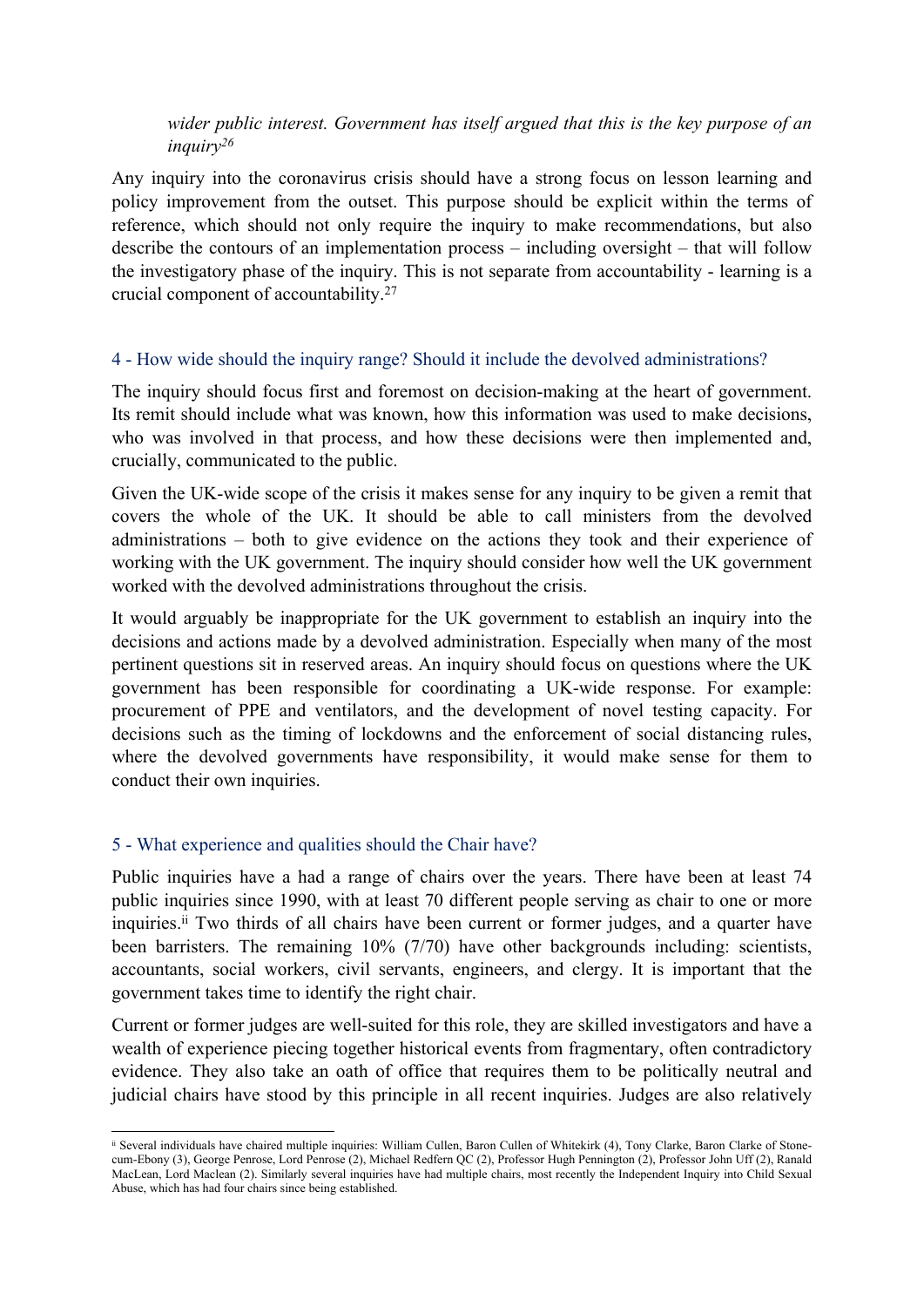easy to appoint – the government can simply ask for a recommendation from the Lord Chief Justice.

However, one possible downside of appointing a judge is that – quite rightly, by nature of their training and experience - judges tend to see the end of an inquiry as a hard point of separation, after which their involvement ceases. However, such a wall between an inquiry and its aftermath can mean inquiries lose one of the most effective advocates for their recommendations.

In some cases, non-judicial chairs have had more continued involvement – treating their report and its recommendations as a beginning, rather than an end in itself. For instance, Baron Laming, a former social worker who chaired the inquiry into the death of Victoria Climbié and the Review of Child Protection in the wake of the Baby P case, developed detailed implementation plans as part of his roles and Lord Bichard informally reconvened his inquiry into the Soham Murders six months after the publication of his report.<sup>28</sup>

Non-judicial chairs may also bring more domain expertise and a focus on implementation, but can lack a judge's investigative skills, experience of running hearings and other benefits. This is a balance that the government will need to weigh when selecting a chair.

Any chair selected to lead an inquiry must possess impartiality and independence. These qualities are more important than any specific domain knowledge that a chair might need, which can be met by the appointment of a panel and other technical assessors. Given the very difficult nature of the questions that an inquiry into the government's response to coronavirus will likely have to consider, it is imperative that the chair is considered an independent actor.

In addition to their role as investigators, chairs are also charged with a powerful moral authority. It is vital that any chair is capable of empathising with the victims of the crisis and articulating their loss.

# 6 - Should the Chair be supported by a panel? If so, what knowledge and experience must the panel include?

Any inquiry into this crisis would benefit from being led by a panel. There is plenty of precedent for this, the BSE Inquiry, the Butler Review, the Iraq Inquiry and the RHI Inquiry are comparable inquiries which had panels.<sup>iii</sup> These panels broadened the expertise around the chair. In the case of the BSE inquiry this meant adding a civil servant and geneticist to support the judicial chair with a deeper understanding of how government operates and the science of disease. For the Iraq inquiry the panellists included two historians, a former senior diplomat, and crossbench peer. Sir John Chilcot, the chair, commented favourably on the benefits of a panel for this type of inquiry in evidence to Parliament:

*I think for an inquiry into the workings of central Government in a very critical and controversial area, there is real advantage of having an independent committee of people with direct experience of the workings of Government in that way. I think that it would be more difficult for a judge, operating with counsel through a crossexamination, to arrive at well-judged conclusions in that particular individual situation.<sup>29</sup>*

iii See appendix for lists of panellists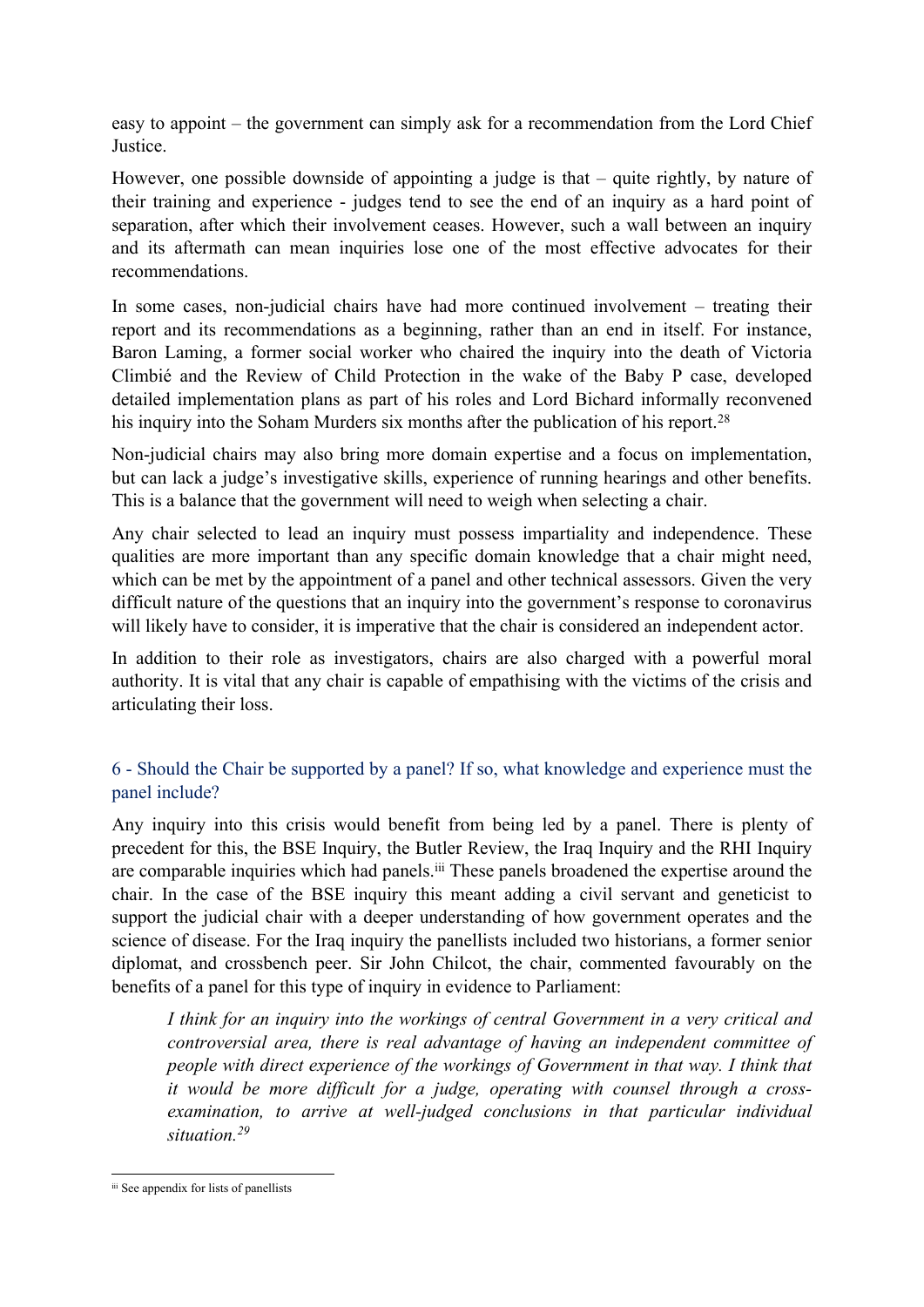More recently the RHI inquiry appointed Dame Una O'Brien, the former permanent secretary at the Department of Health, as its statutory panel member. Her expertise of the workings of central government supported the work of the chair Sir Patrick Coghlin, a judge.

We believe that an inquiry examining the government's response to coronavirus would benefit from a panel. This inquiry is likely to be complex, with a broad scope. A panel would bring a broader range of experience into the heart of the inquiry, enabling it to come to effective conclusions. Areas of expertise which panellists might have would likely include (but not be limited to) the following:

- Experience of working at the heart of government for example a former permanent secretary.
- Experience of working in healthcare for example a senior doctor, or the leader of a healthcare trust.
- Experts in epidemiology and public health.
- Experience working with victims.

One further general benefit of a panel is that it helps bring in individuals with experience of policy making and implementation at the highest level of an inquiry. This could help the inquiry to draft better recommendations and thus improve the chances that we see the lasting changes that are needed.

The inquiry could also look to the Independent Panel model that has been largely developed by Bishop James Jones. The Hillsborough and Gosport Independent Panels are a form of nonstatutory inquiry which have found success resolving issues of major public concern.<sup>30,31</sup> In both cases the chair was supported by a panel of eight people from a wide range of professional backgrounds.

# 7 - How should the Terms of Reference be agreed? Should consultation be undertaken first and, if so, how should this be conducted?

The terms of reference for an inquiry offer the clearest exposition of its aims. Decisions on the wording of the terms of reference influence how the inquiry is run, how long it will take, how much it will cost and how it can effect change.<sup>32</sup> As such, being clear and direct in the terms of reference about which of the many potential purposes of inquiries is being pursued is critical. This will ensure that the inquiry is run in a way that supports these aims and importantly will help to avoid disappointment or disillusionment at the end of an inquiry.<sup>33</sup>

Terms of reference have been getting longer over time. This reflects a growing focus on detailed and specific questions within terms of reference, instead of the vague instructions to 'investigate such and such event' that had been common previously. Modern terms of reference are also – where appropriate – better at setting out the need for recommendations as a core part of the inquiry.<sup>34</sup>

Getting the terms of reference right is crucial. Vague or overbroad terms make it harder to run a timely inquiry. However, there is often pressure from those affected by the events that precipitated an inquiry to set broad terms of reference.<sup>35</sup> This needs to be balanced carefully. As we have argued previously: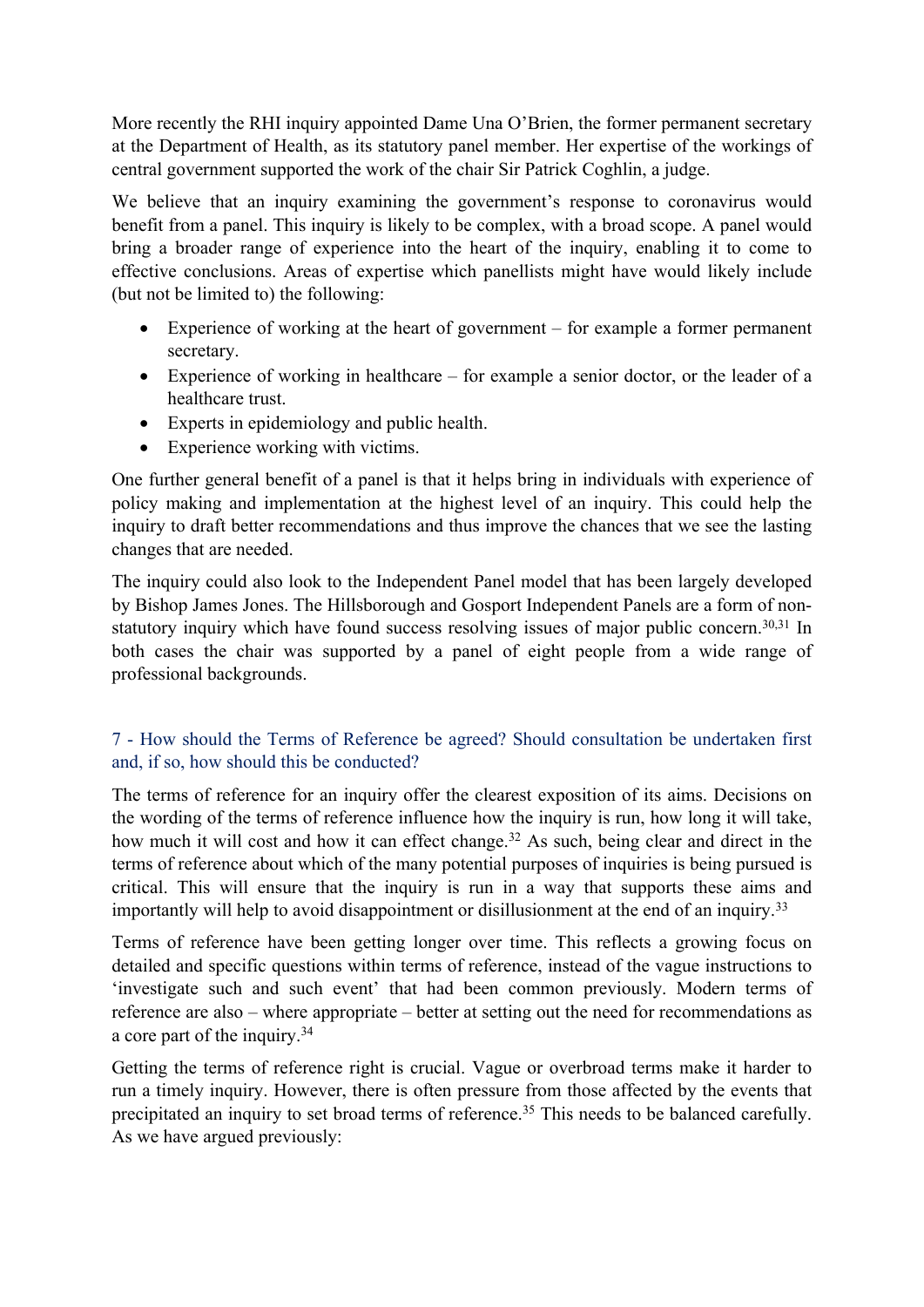*Wide-ranging remits can also compromise the 'primary purpose of an inquiry',<sup>36</sup> which speaks most to the public interest: the opportunity to learn from what went wrong and prevent recurrence. Lengthy, broad and expensive inquiries can delay or constrain change. In the case of the Chilcot Inquiry, for instance, the remit was so wide that the inquiry took seven years and the report came so long after the events being examined that the window of opportunity for change had closed; systems and institutions had already moved on.<sup>37</sup> If very public mistakes have been made or there is a danger of recurrence, then lessons need to be drawn as soon as possible. Applying a narrower focus can ensure that inquiries deliver more efficiently, and may therefore be able to influence change more effectively.<sup>38</sup>*

Historically the terms of reference were often set out at the moment when an inquiry was announced. But conventions around terms of reference are changing. Increasingly inquiries are being established without firm terms of reference to allow time for consultation with victims, other affected groups, or the wider public:

- The Paterson Inquiry was announced in December 2017, but the terms of reference were not published until March 2018. The chair had "worked with affected families to ensure their views are taken into account in shaping the terms of reference<sup>739</sup>
- The Infected Blood Inquiry held a months-long consultation that included 15 meetings with groups and individuals affected by contaminated blood. This process produced over 700 responses which were used to ensure that the inquiry's terms of reference properly reflected the concerns of those affected.<sup>40</sup>
- The Grenfell Tower Inquiry held a consultation on the terms of reference, however the chair ultimately decided to recommend a narrower focus than what many of the people affected had campaigned for.<sup>41</sup> This undoubtedly harmed the trust between the affected community and the inquiry. The chair argued two reasons for narrower terms. Firstly that it would enable the Inquiry to "complete it's work as quickly as possible", and also because "the inclusion of such broad questions within the scope of the Inquiry would raise questions of a social, economic and political nature which in my view are not suitable for a judge-led inquiry."<sup>42</sup> The chair's recommended terms of reference were accepted in full by Theresa May, then Prime Minister.<sup>43</sup>

Some recent inquiries such as the Manchester Arena Inquiry and the Jermaine Baker Inquiry have been announced with terms of reference already set – although there may have been private consultation in advance.<sup>44,45</sup> In general consultation on the terms of reference is good practice and can help ensure that the scope of the inquiry aligns closely with both the concerns of those affected, and the imperative to deliver lasting change. If the government establishes a statutory inquiry under the 2005 Act and appoints a panel, then they are required by law to be consulted.<sup>46</sup>

In addition to consultation on the Terms of Reference, the chair of any inquiry into coronavirus should be deeply involved in their determination. This should include any chair making use of the right to amend the terms of reference as they begin to gather evidence that helps them better determine the scope.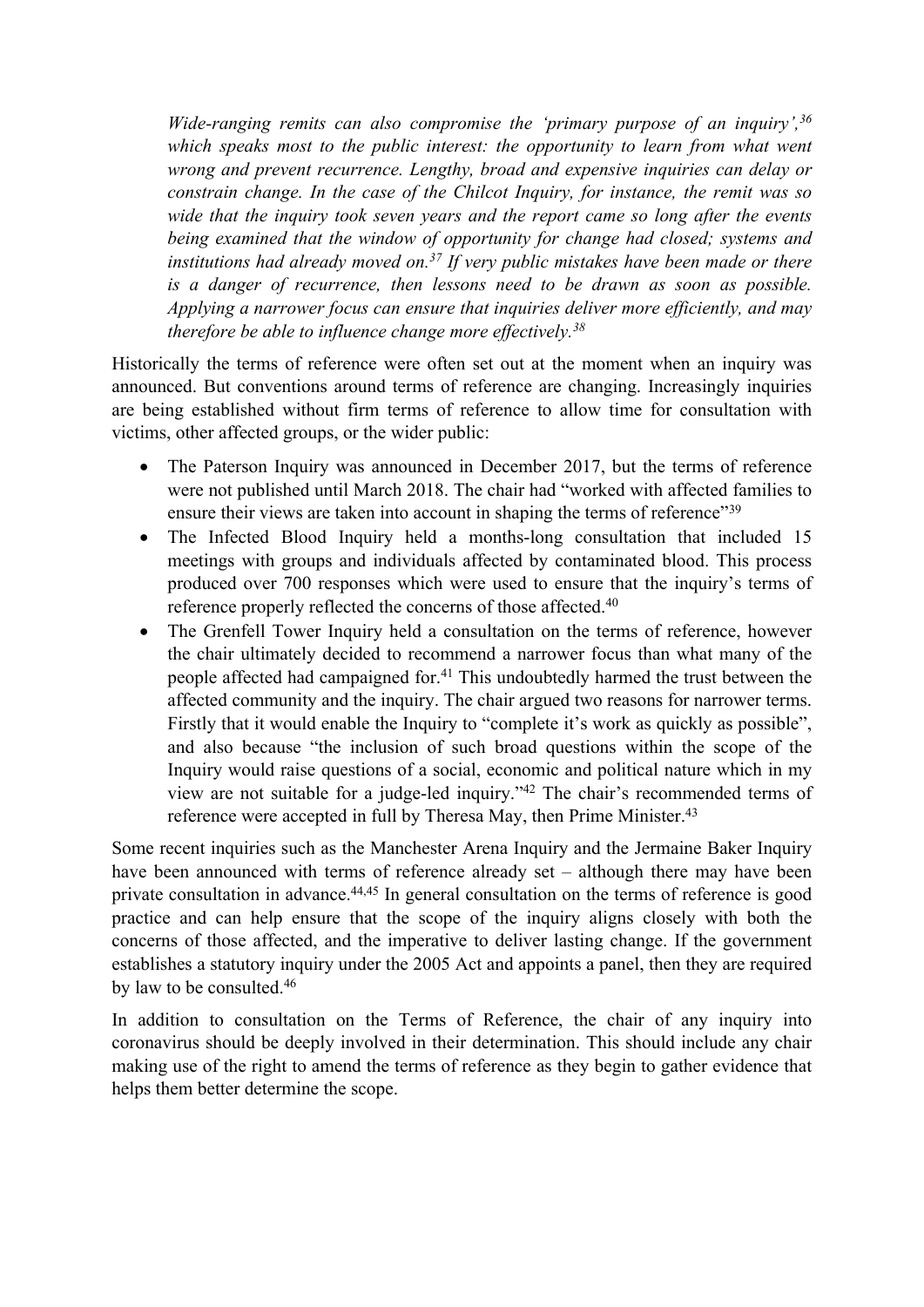## 8 - What role should Parliament play? How much input should it have and how far should it have an oversight role?

The main role for Parliament should be focused on holding the government to account for implementing the recommendations of an inquiry.

Currently, there is very little firm procedure for holding government to account for any promises made in the aftermath of inquiries. The Inquiries Act 2005 does not make any provision for the implementation of inquiry recommendations and recommendations are nonbinding.

To improve scrutiny in the aftermath of inquiries, there should be an enhanced role for select committees in undertaking this scrutiny of government. Their routine involvement would provide an opportunity to monitor the state of the implementation of inquiry recommendations. This happened in the case of the Mid Staffs Inquiry – Sir Robert Francis invited the Health Select Committee to review whether implementation of his recommendations was happening, which they did effectively.

In addition to this, scrutinising the implementation of inquiry findings should become a core task for select committees. Given the number of inquiries that government pursues, the burden of running regular sessions on every inquiry might be overwhelming. Therefore, government departments responsible for implementing inquiry recommendations should update the relevant department select committee on progress. In instances where the information provided is unsatisfactory, select committees should move to hold full hearings.

## 9 - What mechanisms are there to ensure that the recommendations of any inquiry are implemented?

The implementation of inquiry recommendations has been patchy.<sup>47</sup> As Sir Robert Francis noted, "The implementation of recommendations is… far from guaranteed, even where those to whom they are addressed accept – or appear to accept them. A study of the fate of inquiry recommendations makes grim reading for inquiry panels".<sup>48</sup> In a few instances – such as the Mid Staffs Inquiry – there was a thorough follow-up process, scrutinised by Parliament. However, it is clear that recommendations are not always implemented, and the worst cases arise when the failure to make change after one inquiry leads to a repeated failure of the same or similar type.

We have seen instances of this with the Inquests after the 7/7 terror attacks, which noted that the emergency services and TfL workers suffered the same interoperability issues with their radio equipment as had been the case during the 1987 Kings Cross Fire, despite recommendations made by the subsequent inquiry into the fire. Similarly, the first report of the Grenfell Inquiry noted similar issues in fire service control rooms which should have been addressed following the inquest into the fire at Lakanal House in 2009. There have almost certainly been other instances like these.<sup>49</sup>

## **The role of the chair**

Acknowledging this issue some inquiry chairs have taken a more direct or hands-on approach to seeing their recommendations implemented: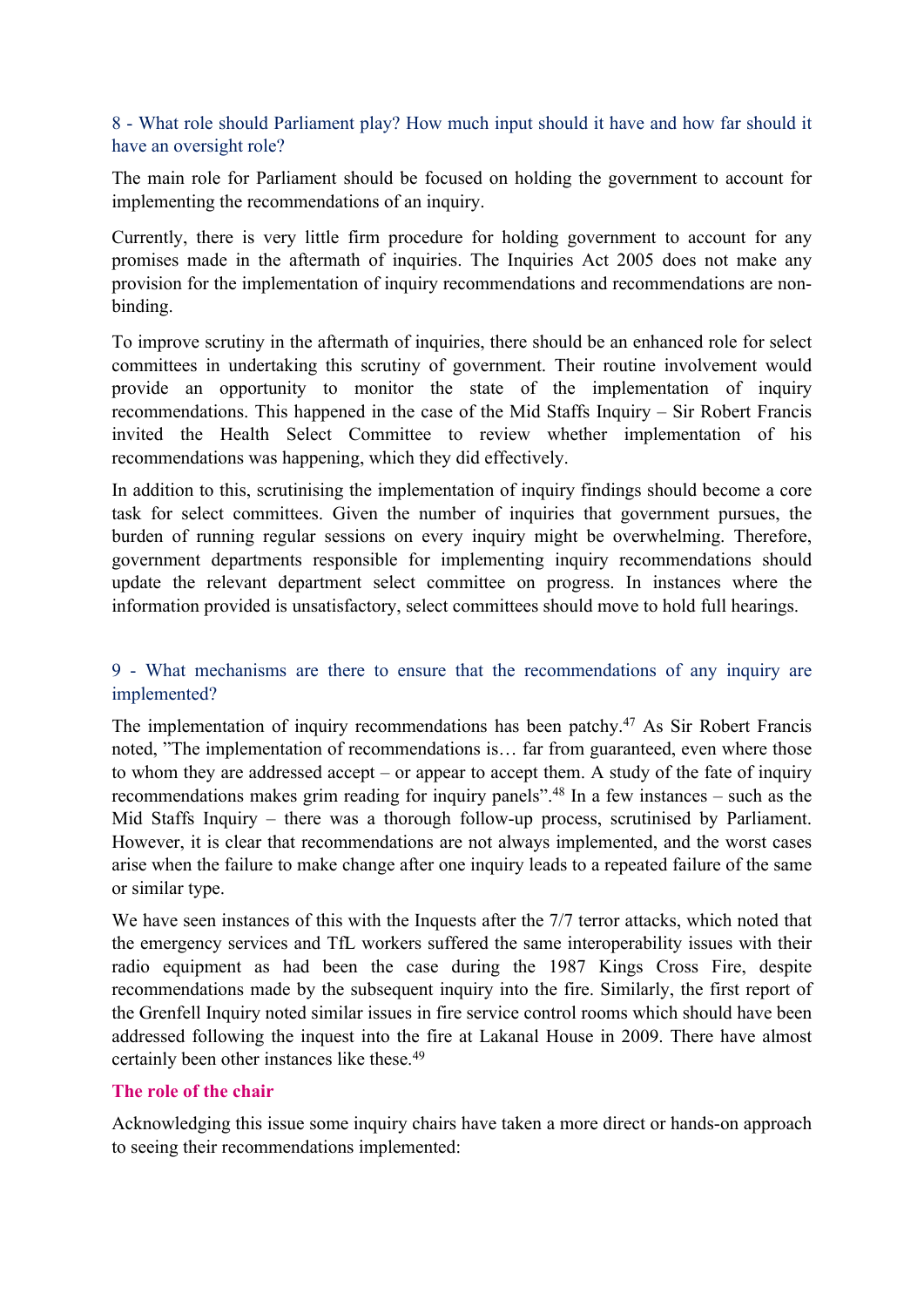- Lord Laming developed a detailed implementation plan as part of his report into the death of Baby P which considered the status of recommendations made by his earlier inquiry into the death of Victoria Climbié.<sup>50</sup>
- Lord Bichard, reconvened his inquiry six months after the publication of his report to consider how well the recommendations were being implemented.<sup>51</sup>
- The first recommendation of Sir Robert Francis's report for the Mid Staffordshire NHS Foundation Trust Inquiry specifically invited the House of Commons Select Committee on Health to "consider incorporating into its reviews of the performance of organisations accountable to Parliament a review of the decisions and actions they have taken with regard to the recommendations in this report."<sup>52</sup>

## **Structuring an inquiry to support change**

An inquiry cannot bind the government to accept its recommendations, however there are steps that can be taken to support implementation and ensure that lasting, positive change occurs. Some of these involve developing better recommendations in the first place:

- All recommendations made by the inquiry should clearly indicate who is supposed to take action and suggested timescales for when they should be implemented.
- Every recommendation should be developed and reviewed by a group of individuals with relevant policy-making and implementation expertise via a series of seminars at the end of the inquiry.<sup>53</sup> These seminars should be used to help determine how quickly it would be reasonable for each recommendation to be implemented, and who should be responsible for the change.

## **Government leadership**

The relevant departments should create transparent mechanisms to implement recommendations. A good example of this followed the Inquiry into Hyponatraemia-Related Deaths in Northern Ireland. There the Department of Health established nine workstreams to oversee the implementation of recommendations made by the inquiry.<sup>54</sup>

## **The role of Parliament**

Select committees should take responsibility for scrutinising the implementation of inquiry recommendations.<sup>55</sup> The Government should publish a response to any inquiry reports and their recommendations, detailing which are accepted or rejected – with clear reasons why. This report should be the roadmap for implementation and select committees should use it to hold the government to account. Relevant committees should call ministers and senior officials to provide regular progress reports.

One example of what this might look like is the Mid Staffs Inquiry:

• Sir Robert Francis published his report on the 6<sup>th</sup> February 2013, it made 290 recommendations.<sup>56</sup> His first recommendation invited the Commons Health Select Committee to scrutinise the implementation of the report's findings. In response Prime Minister David Cameron told Parliament "We will study every one of the 290 recommendations in today's report and we will respond in detail next month".<sup>57</sup> In response to questions from MPs he provided assurances that the government would implement Sir Francis's recommendations.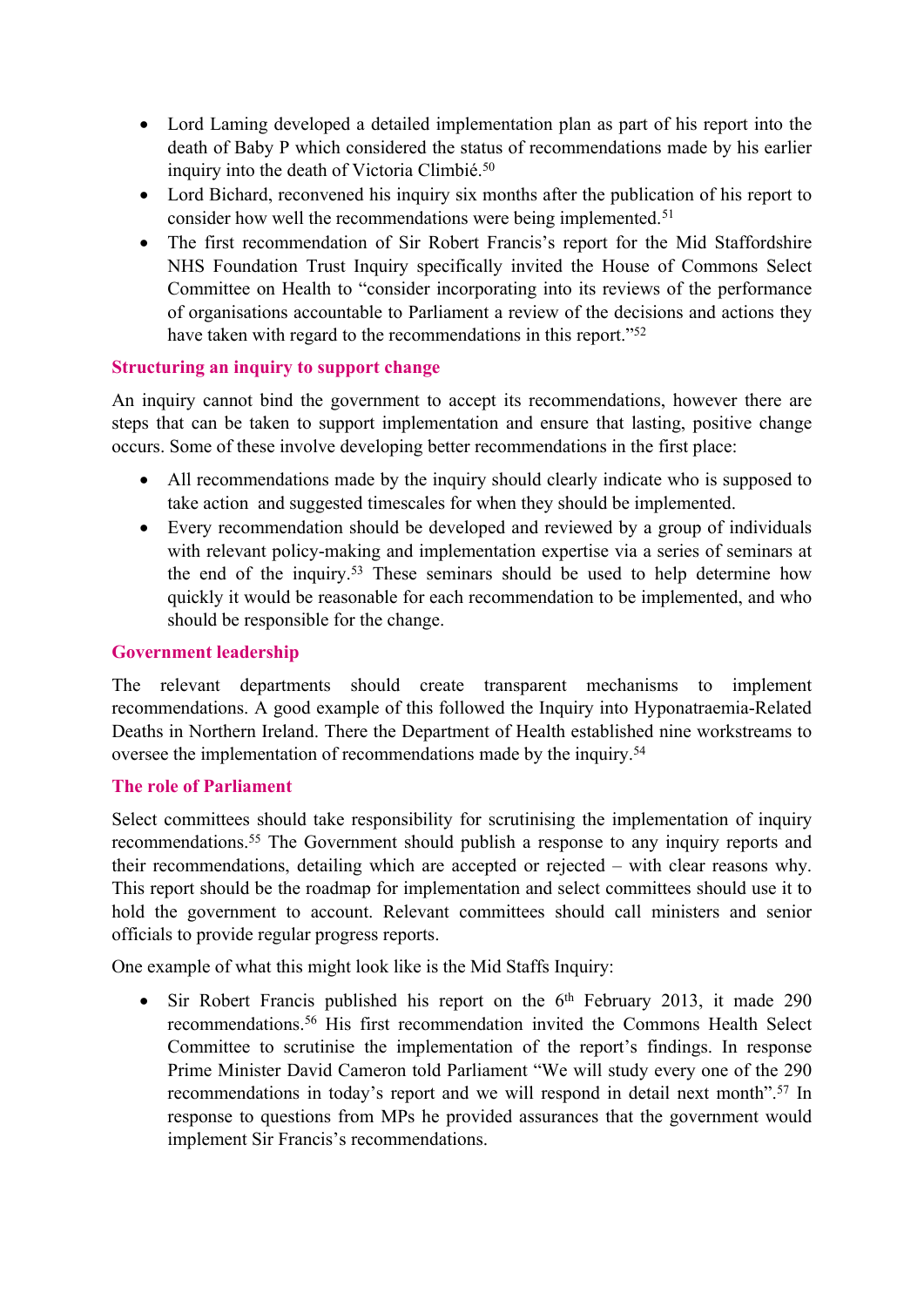- A little over a month later the government publishes 'Patients First and Foremost'. This report was "not, and could not be, a full response to each and every one of Robert Francis' 290 recommendations.". But it outlined how the government planned to engage with the issues raised in the report.<sup>58</sup>
- At the same time the Commons Health Select Committee opened an inquiry into the Mid Staffs Inquiry report. They took oral evidence from several senior people including: Sir Robert Francis, Sir David Nicholson (CEO of NHS England), Dame Una O'Brien (Permanent Secretary at the Department of Health) and Jeremy Hunt (Secretary of State for Health).<sup>59</sup> The committee produced a report which posed questions for the government about its implementation strategy and outline actions the government needed to take.<sup>60</sup>
- The government's preliminary response was followed by a full response to all recommendations in November 2013. This response stated that "the Government and the national organisations that have signed this response accept the Francis report. Where we disagree with any of the specific recommendations in the Inquiry report, or where the relevant organisations have elected to achieve the same goal by a different method, this has been made clear in the accompanying document."<sup>61</sup> The government also published a response to the Health Select Committee's 'After Francis' report alongside this.<sup>62</sup>

Tracking the implementation of any inquiries recommendations is difficult, but a one-year retrospective by the Nuffield Trust suggested that progress was being made.<sup>63</sup> Inquiries are serious affairs and their recommendations are made sincerely. The type of scrutiny that parliament gave to the Mid Staffs Inquiry is not unprecedented, but it is still far from the norm.

*July 2020*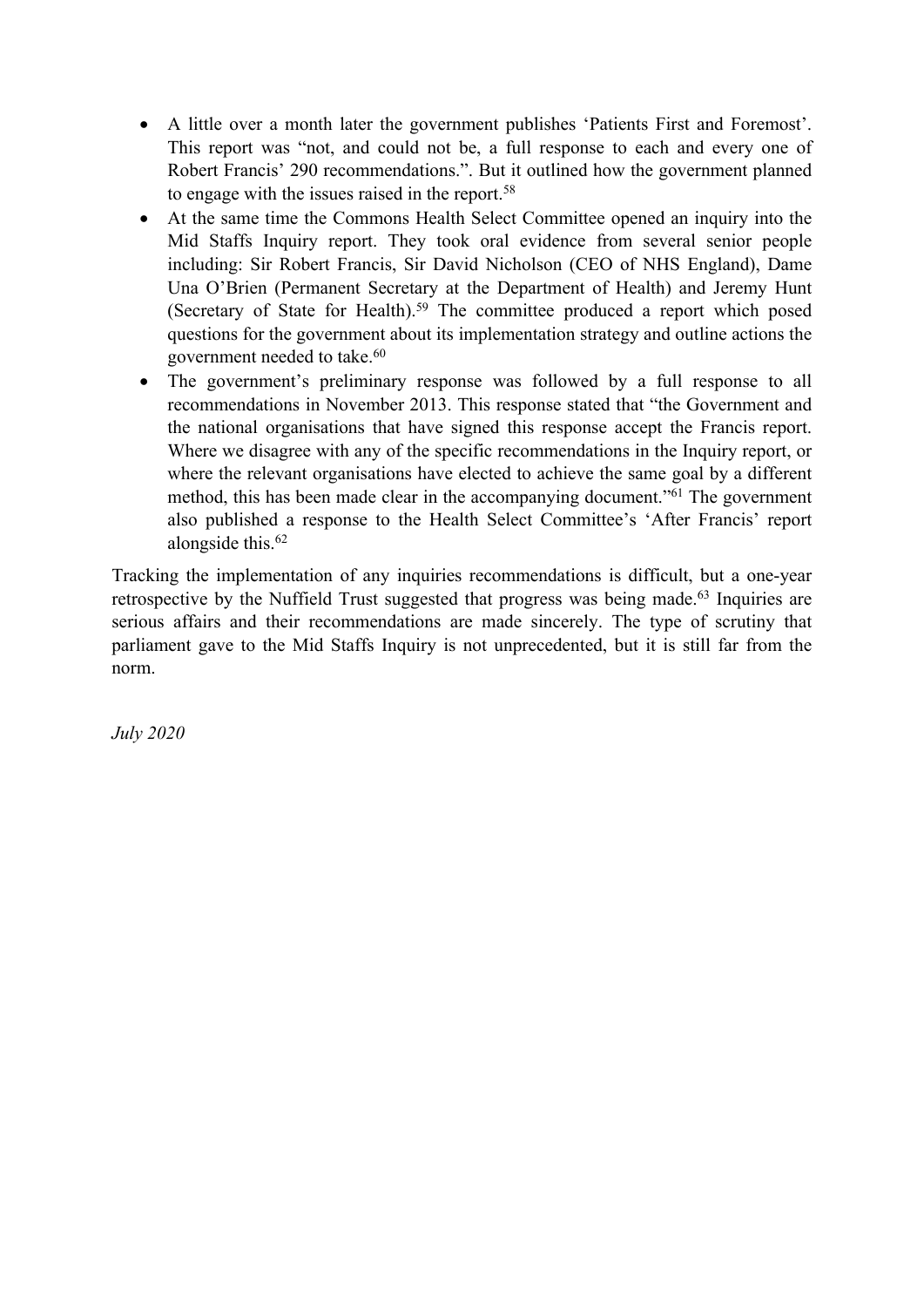# **Appendix**

**Table A1 – Composition of panels for inquiries of note**

| Falkland<br>Islands  | $1982 -$ | <b>Lord Franks (Chair)</b>             | Civil Servant |
|----------------------|----------|----------------------------------------|---------------|
| Inquiry              | 1983     |                                        |               |
|                      |          | Lord Barber                            | Conservative  |
|                      |          |                                        | Peer          |
|                      |          | Lord Lever of Manchester               | Labour Peer   |
|                      |          | <b>Sir Patrick Nairne</b>              | Civil Servant |
|                      |          | Rt Hon Merlyn Rees MP                  | Labour MP     |
|                      |          | Lord Watkinson                         | Conservative  |
|                      |          |                                        | Peer          |
| <b>BSE</b> Inquiry   | $1997 -$ | <b>Lord Philips of Worth Matravers</b> | Judge         |
|                      | 2000     | (Chair)                                |               |
|                      |          | June Bridgeman                         | Civil Servant |
|                      |          | Prof Malcolm Ferguson-Smith            | Scientist     |
| <b>Butler Review</b> | 2004     | Lord Butler of Brockwell (Chair)       | Civil Servant |
|                      |          | Field Marshall the Lord Inge           | Military      |
|                      |          | Sir John Chilcot                       | Civil Servant |
|                      |          | Rt Hon Ann Taylor MP                   | Politician    |
|                      |          | Rt Hon Michael Mates MP                | Politician    |
| Iraq Inquiry         | $2009 -$ | <b>Sir John Chilcot (Chair)</b>        | Civil Servant |
|                      | 2016     |                                        |               |
|                      |          | Sir Lawrence Freedman                  | Historian     |
|                      |          | Sir Martin Gilbert                     | Historian     |
|                      |          | Sir Roderic Lyne                       | Civil Servant |
|                      |          | <b>Baroness Prashar</b>                | Crossbench    |
|                      |          |                                        | Peer          |
| RHI Inquiry          | $2017 -$ | Rt Hon Sir Patrick<br>Coughlin         | Judge         |
|                      | 2020     | (Chair)                                |               |
|                      |          | Dame Una O'Brien                       | Civil Servant |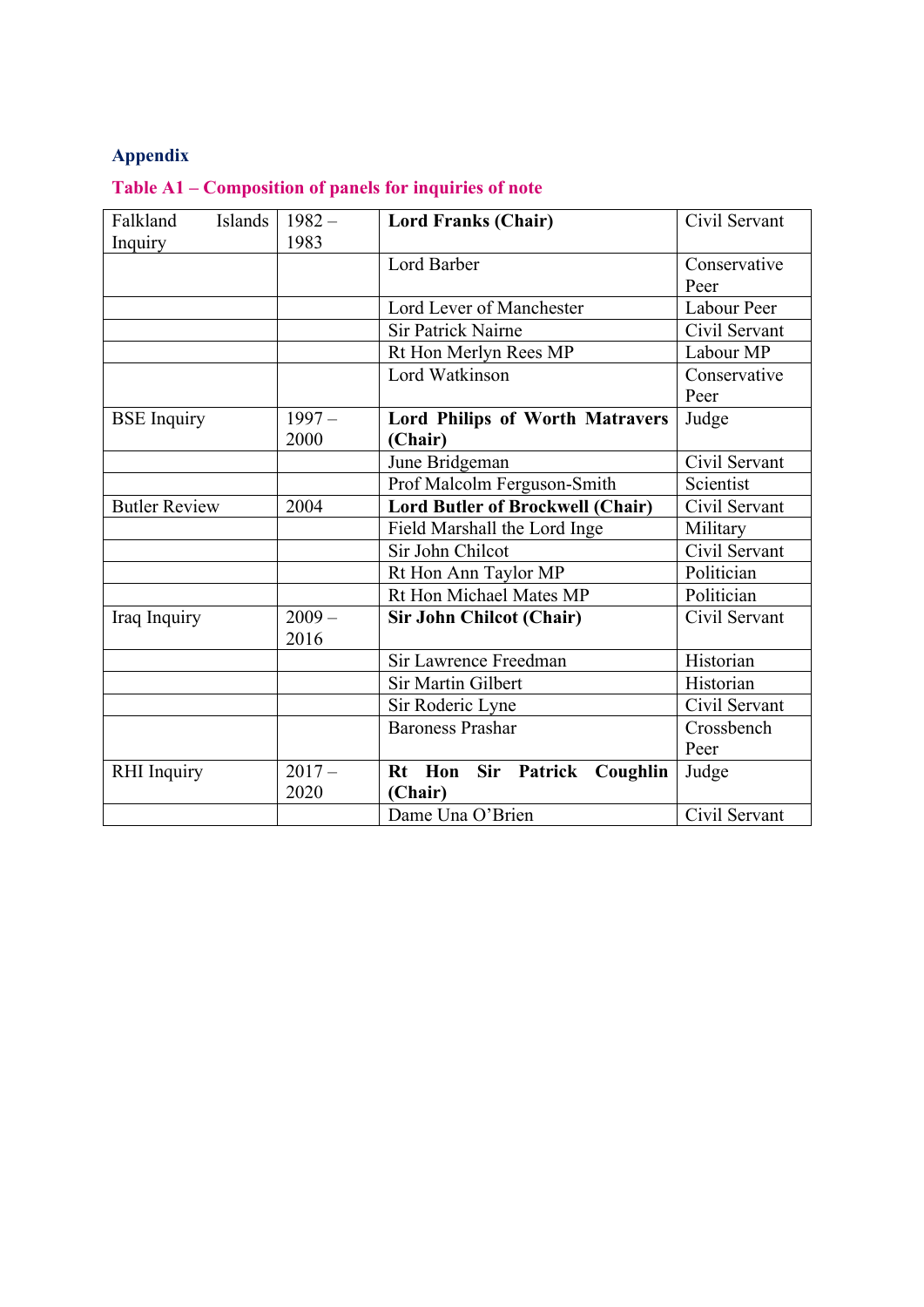#### References

| <sup>1</sup> Laming H, The Protection of Children in England: A progress report, 12 March 2009, HC 330, The Stationary          |
|---------------------------------------------------------------------------------------------------------------------------------|
| Office, retrieved 16 July 2020, https://www.gov.uk/government/publications/the-protection-of-children-in-                       |
| england-a-progress-report                                                                                                       |
| <sup>2</sup> Bichard M, <i>The Bichard Inquiry Report</i> , 22 June 2004, HC 653, The Stationary Office, p12, retrieved 16 July |
| 2020, https://dera.ioe.ac.uk/6394/1/report.pdf                                                                                  |
| <sup>3</sup> Norris E and Shepheard M, <i>How public inquiries can lead to change</i> , 12 December 2017, Institute for         |
| Government, retrieved 16 July 2020, https://www.instituteforgovernment.org.uk/publications/how-public-                          |
| inquiries-can-lead-change                                                                                                       |
| <sup>4</sup> HC Deb 08 July 1982 vol 27 cc469                                                                                   |
| <sup>5</sup> HC Deb 03 February 2004 vol 417 cc625                                                                              |
| <sup>6</sup> HC Deb 03 February 2004 vol 417 cc626                                                                              |
| <sup>7</sup> HC Deb 15 June 2009 vol 494 cc21-27                                                                                |
| <sup>8</sup> Northern Ireland Assembly, Official Report, Ministerial Statement, <i>Public Inquiry on the Renewable Heat</i>     |
| Incentive Scheme, 24 January 2017, retrieved 17 July 2020,                                                                      |
| http://aims.niassembly.gov.uk/officialreport/report.aspx?&eveDate=2017/01/24&docID=288332                                       |
| <sup>9</sup> HC Deb 08 July 1982 vol 27 cc469                                                                                   |
| <sup>10</sup> HC Deb 03 February 2004 vol 417 cc625                                                                             |
| <sup>11</sup> HC Deb 15 June 2009 vol 494 cc23                                                                                  |
| <sup>12</sup> House of Commons Public Administration and Constitutional Affairs Select Committee, Oral evidence:                |
| Chilcot Inquiry: Lessons for the Machinery of Government, 14 September 2016, HC 656, retrieved 17 July                          |
| 2020, http://data.parliament.uk/writtenevidence/committeeevidence.svc/evidencedocument/public-                                  |
| administration-and-constitutional-affairs-committee/chilcot-inquiry-lessons-for-the-machinery-of-                               |
| government/oral/38387.pdf                                                                                                       |
| <sup>13</sup> HC Deb 22 December 1997 vol 303 cc686                                                                             |
| <sup>14</sup> HC Deb 15 June 2009 vol 494 cc23                                                                                  |
| <sup>15</sup> Inquiries Act 2005                                                                                                |
| <sup>16</sup> Bowen P, Learning lessons the hard way – Article 2 duties to investigate the Government's response to the         |
| Covid-19 pandemic, 29 April 2020, Blog, UK Constitutional Law Association, retrieved 22 July 2020,                              |
| https://ukconstitutionallaw.org/2020/04/29/paul-bowen-qc-learning-lessons-the-hard-way-article-2-duties-to-                     |
| investigate-the-governments-response-to-the-covid-19-pandemic/                                                                  |
| <sup>17</sup> Norris E and Shepheard M, <i>How public inquiries can lead to change</i> , 12 December 2017, Institute for        |
| Government, retrieved 16 July 2020, https://www.instituteforgovernment.org.uk/publications/how-public-                          |
| inquiries-can-lead-change                                                                                                       |
| $18$ Inquiries Act 2005, s2                                                                                                     |
| <sup>19</sup> Norris E, There needs to be a rapid review on coronavirus as part of a full public inquiry, 11 June 2020,         |
| Institute for Government, retrieved 20 July 2020 https://www.instituteforgovernment.org.uk/blog/there-needs-                    |
| be-rapid-review-coronavirus-part-full-public-inquiry                                                                            |
| <sup>20</sup> Riots Communities and Victims Panel, 5 Days in August: an interim report on the 2011 English riots, 28            |
| November 2011, retrieved 27 July 2020, https://www.bl.uk/collection-items/5-days-in-august-an-interim-report-                   |

[on-the-2011-english-riots](https://www.bl.uk/collection-items/5-days-in-august-an-interim-report-on-the-2011-english-riots) <sup>21</sup> Norris E and Shepheard M, *How public inquiries can lead to change*, 12 December 2017, Institute for Government, retrieved 16 July 2020, [https://www.instituteforgovernment.org.uk/publications/how-public](https://www.instituteforgovernment.org.uk/publications/how-public-inquiries-can-lead-change)[inquiries-can-lead-change](https://www.instituteforgovernment.org.uk/publications/how-public-inquiries-can-lead-change)

<sup>22</sup> Norris E and Shepheard M, *How public inquiries can lead to change*, 12 December 2017, Institute for Government, retrieved 16 July 2020, [https://www.instituteforgovernment.org.uk/publications/how-public](https://www.instituteforgovernment.org.uk/publications/how-public-inquiries-can-lead-change)[inquiries-can-lead-change](https://www.instituteforgovernment.org.uk/publications/how-public-inquiries-can-lead-change)

<sup>23</sup> Norris E and Shepheard M, *How public inquiries can lead to change*, 12 December 2017, Institute for Government, retrieved 16 July 2020, [https://www.instituteforgovernment.org.uk/publications/how-public](https://www.instituteforgovernment.org.uk/publications/how-public-inquiries-can-lead-change)[inquiries-can-lead-change](https://www.instituteforgovernment.org.uk/publications/how-public-inquiries-can-lead-change)

<sup>24</sup> Hughes L, *Oral Evidence to the House of Lords Select Committee on the Inquiries Act 2005*, 2013, House of Lords, Q137, retrieved 20 July 2020, [https://www.parliament.uk/documents/lords-committees/Inquiries-Act-](https://www.parliament.uk/documents/lords-committees/Inquiries-Act-2005/IA_Written_Oral_evidencevol.pdf) $2005/\tilde{I}A$  Written Oral evidencevol.pdf

<sup>25</sup> House of Lords Select Committee on the Inquiries Act 2005 *The Inquiries Act 2005: Post-legislative scrutiny*, 11 March 2014, HL 134, The Stationery Office, retrieved 20 July 2020,

<https://www.parliament.uk/business/committees/committees-a-z/lords-select/inquiries-act-2005/>

<sup>26</sup> Norris E and Shepheard M, *How public inquiries can lead to change*, 12 December 2017, Institute for Government, retrieved 16 July 2020, [https://www.instituteforgovernment.org.uk/publications/how-public-](https://www.instituteforgovernment.org.uk/publications/how-public-inquiries-can-lead-change)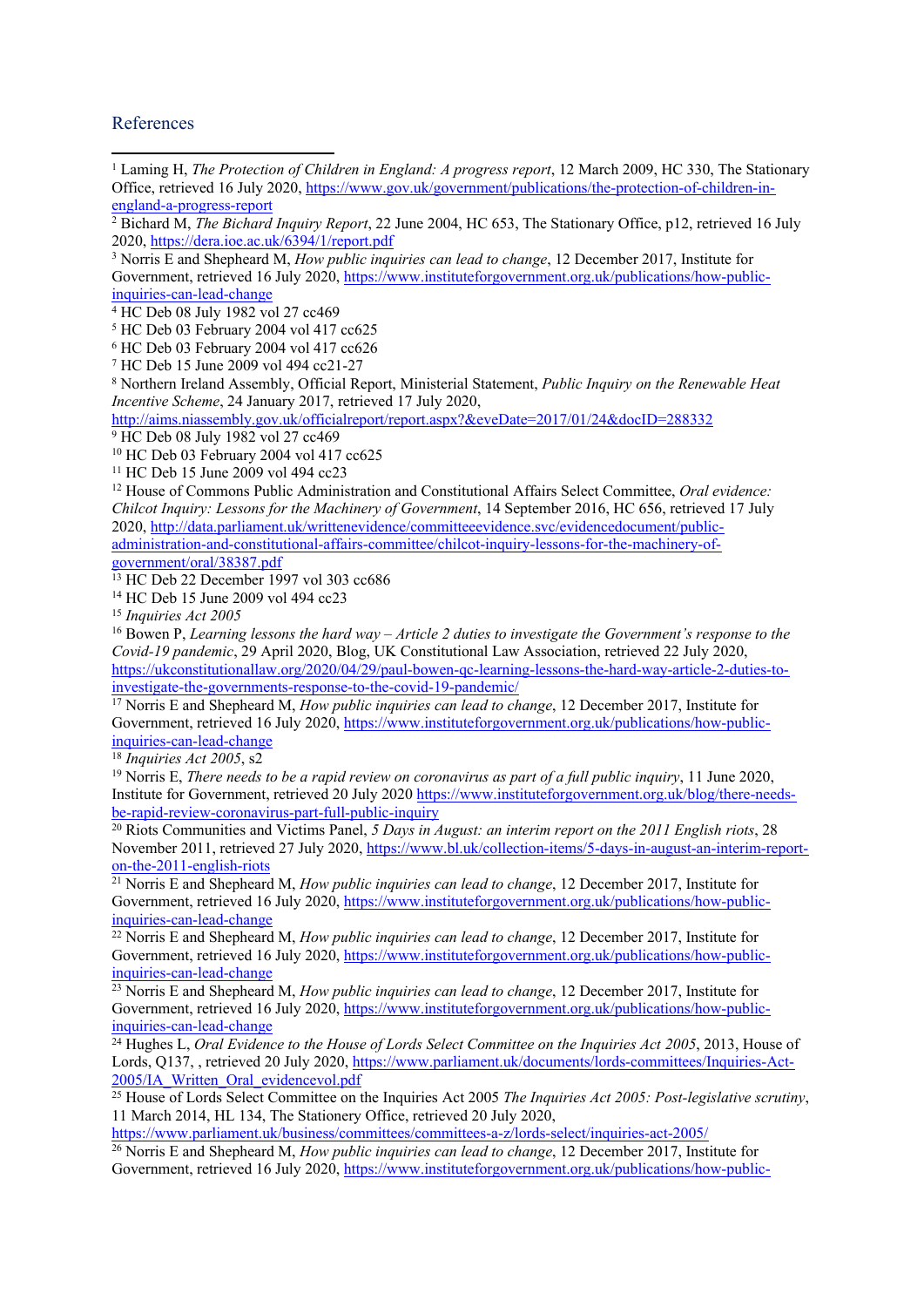[inquiries-can-lead-change](https://www.instituteforgovernment.org.uk/publications/how-public-inquiries-can-lead-change)

<sup>27</sup> Guerin B, McCrae J and Shepheard M, *Accountability in modern government: recommendations for change*, 15 October 2018, Institute for Government, retrieved 16 July 2020,

<https://www.instituteforgovernment.org.uk/publications/accountability-modern-government-recommendations> 27

<sup>28</sup> Bichard M, *The Bichard Inquiry Report*, 22 June 2004, HC 653, The Stationary Office, p12, retrieved 16 July 2020, <https://dera.ioe.ac.uk/6394/1/report.pdf>

<sup>29</sup> House of Commons Liaison Committee, *Oral evidence: Follow up to the Chilcot Report*, 2 November 2016, HC 689, retrieved 17 July 2020, [https://www.parliament.uk/business/committees/committees-a-z/commons](https://www.parliament.uk/business/committees/committees-a-z/commons-select/liaison-committee/news-parliament-20151/chilcot-evidence-16-17/)[select/liaison-committee/news-parliament-20151/chilcot-evidence-16-17/](https://www.parliament.uk/business/committees/committees-a-z/commons-select/liaison-committee/news-parliament-20151/chilcot-evidence-16-17/)

<sup>30</sup> Hillsborough Independent Panel, *The report of the Hillsborough Independent Panel*, 12 September 2012, HC 581, The Stationary Office, retrieved 16 July 2020, [https://www.gov.uk/government/publications/the-report-of](https://www.gov.uk/government/publications/the-report-of-the-hillsborough-independent-panel)[the-hillsborough-independent-panel](https://www.gov.uk/government/publications/the-report-of-the-hillsborough-independent-panel)

<sup>31</sup> The Gosport Independent Panel, *Gosport War Memorial Hospital*, 20 June 2018, HC 1084, The Stationary Office, retrieved 16 July 2020, <https://www.gosportpanel.independent.gov.uk/panel-report/>

<sup>32</sup> Blom-Cooper S (2004) *Oral Evidence to the House of Commons Public Administration Select Committee 'Government by Inquiry'*, Q681, House of Commons, retrieved 20 July 2020,

<https://publications.parliament.uk/pa/cm200405/cmselect/cmpubadm/uc51-i/uc5102.htm>

<sup>33</sup> Norris E and Shepheard M, *How public inquiries can lead to change*, 12 December 2017, Institute for Government, retrieved 16 July 2020, [https://www.instituteforgovernment.org.uk/publications/how-public](https://www.instituteforgovernment.org.uk/publications/how-public-inquiries-can-lead-change)[inquiries-can-lead-change](https://www.instituteforgovernment.org.uk/publications/how-public-inquiries-can-lead-change)

<sup>34</sup> Norris E and Shepheard M, *How public inquiries can lead to change*, 12 December 2017, Institute for Government, retrieved 16 July 2020, [https://www.instituteforgovernment.org.uk/publications/how-public](https://www.instituteforgovernment.org.uk/publications/how-public-inquiries-can-lead-change)[inquiries-can-lead-change](https://www.instituteforgovernment.org.uk/publications/how-public-inquiries-can-lead-change)

<sup>35</sup> Norris E and Shepheard M, *How public inquiries can lead to change*, 12 December 2017, Institute for Government, retrieved 16 July 2020, [https://www.instituteforgovernment.org.uk/publications/how-public](https://www.instituteforgovernment.org.uk/publications/how-public-inquiries-can-lead-change)[inquiries-can-lead-change](https://www.instituteforgovernment.org.uk/publications/how-public-inquiries-can-lead-change)

<sup>36</sup> House of Commons Public Administration Select Committee, *Government by Inquiry*, 27 January 2005, HC 51-I, The Stationary Office, retrieved 20 July 2020,

<https://publications.parliament.uk/pa/cm200405/cmselect/cmpubadm/51/51i.pdf>

<sup>37</sup> Riddell P, *The role of public inquiries*, 26 July 2016, Institute for Government, retrieved 20 July 2020, [www.instituteforgovernment.org.uk/blog/role-public-inquiries](http://www.instituteforgovernment.org.uk/blog/role-public-inquiries)

<sup>38</sup> Norris E and Shepheard M, *How public inquiries can lead to change*, 12 December 2017, Institute for Government, retrieved 16 July 2020, [https://www.instituteforgovernment.org.uk/publications/how-public](https://www.instituteforgovernment.org.uk/publications/how-public-inquiries-can-lead-change)[inquiries-can-lead-change](https://www.instituteforgovernment.org.uk/publications/how-public-inquiries-can-lead-change)

<sup>39</sup> Doyle-Price, *Terms of reference for the inquiry into the issues raised by the Paterson case*, 27 March 2018, Written Statement HCWS589, retrieved 20 July 2020, [https://www.parliament.uk/business/publications/written](https://www.parliament.uk/business/publications/written-questions-answers-statements/written-statement/Commons/2018-03-27/HCWS589/)[questions-answers-statements/written-statement/Commons/2018-03-27/HCWS589/](https://www.parliament.uk/business/publications/written-questions-answers-statements/written-statement/Commons/2018-03-27/HCWS589/)

<sup>40</sup> Infected Blood Inquiry, *Summary of responses to the Infected Blood Inquiry's consultation seeking views on terms of reference*, 7 June 2018, retrieved 20 July 2020,

<https://www.infectedbloodinquiry.org.uk/sites/default/files/Summary-of-consultation-responses.pdf>

<sup>41</sup> Moore-Bick M, *Sir Martin Moore-Bick sets out his terms of reference for the Grenfell Tower Inquiry*, 10 August 2017, GOV.UK retrieved 20 July 2020, [https://www.gov.uk/government/publications/grenfell-tower](https://www.gov.uk/government/publications/grenfell-tower-inquiry-terms-of-reference-published)[inquiry-terms-of-reference-published](https://www.gov.uk/government/publications/grenfell-tower-inquiry-terms-of-reference-published)

<sup>42</sup> Moore-Bick M, *Sir Martin Moore-Bick sets out his terms of reference for the Grenfell Tower Inquiry*, 10 August 2017, GOV.UK retrieved 20 July 2020, [https://www.gov.uk/government/publications/grenfell-tower](https://www.gov.uk/government/publications/grenfell-tower-inquiry-terms-of-reference-published)[inquiry-terms-of-reference-published](https://www.gov.uk/government/publications/grenfell-tower-inquiry-terms-of-reference-published)

<sup>43</sup> May T, *The Prime Minister responds to Sir Martin Moore-Bick, accepting in full his recommended terms of reference*, 15 August 2017, GOV.UK, retrieved 20 July 2020,

<https://www.gov.uk/government/publications/grenfell-tower-inquiry-terms-of-reference-published> <sup>44</sup> Patel P, *Manchester Arena Attack*, 22 October 2019, HCWS28, retrieved 20 July 2020,

<https://hansard.parliament.uk/Commons/2019-10-22/debates/19102233000009/ManchesterArenaAttack> <sup>45</sup> Williams S, *Establishing a public inquiry into the death of Jermaine Baker*, 12 February 2020, HLWS104, retrieved 20 July 2020, [https://www.parliament.uk/business/publications/written-questions-answers](https://www.parliament.uk/business/publications/written-questions-answers-statements/written-statement/Lords/2020-02-12/HLWS104/)[statements/written-statement/Lords/2020-02-12/HLWS104/](https://www.parliament.uk/business/publications/written-questions-answers-statements/written-statement/Lords/2020-02-12/HLWS104/)

<sup>46</sup> *Inquiries Act 2005*

<sup>47</sup> Eastman N, *Towards an audit of inquiries,* 1996, in Peay J ed., Inquiries after Homicide, Duckworth, <sup>48</sup> Francis R, *Written Evidence to the House of Lords Select Committee on the Inquiries Act 2005*, 11 March 2014, House of Lords, retrieved 20 July 2020, [https://www.parliament.uk/documents/lords-](https://www.parliament.uk/documents/lords-committees/Inquiries-Act-2005/IA_Written_Oral_evidencevol.pdf)